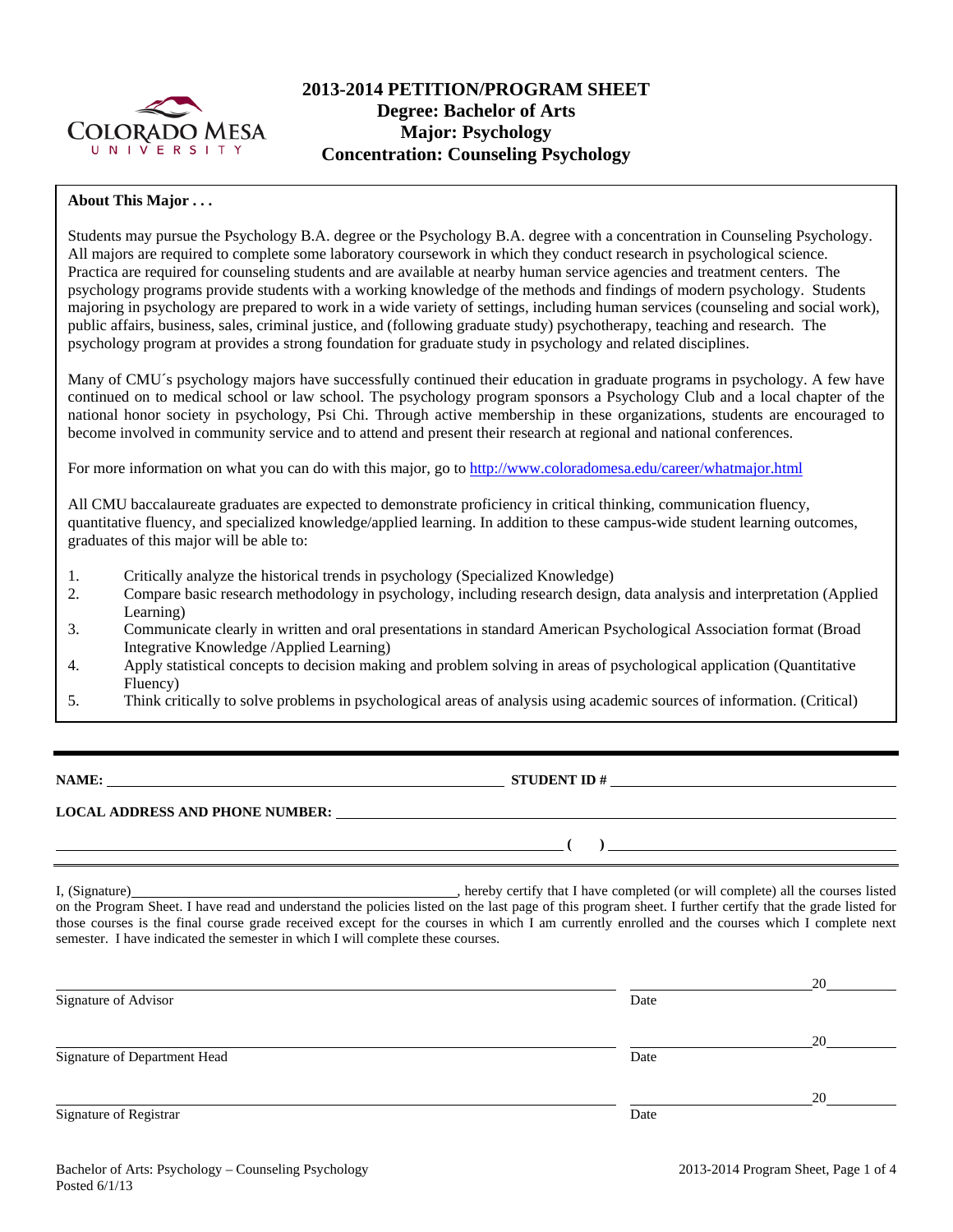#### **Students should work closely with a faculty advisor when selecting and scheduling courses prior to registration.**

Degree Requirements:

- <sup>120</sup> semester hours total (A minimum of 28 taken at CMU in no fewer than two semesters).
- 40 upper division credits (A minimum of 15 taken at the 300-400 course levels within the major at CMU).
- 2.00 cumulative GPA or higher in all CMU coursework
- 2.00 cumulative GPA or higher in coursework toward the major content area
- Pre-collegiate courses (usually numbered below 100) cannot be used for graduation.
- A student must follow the CMU graduation requirements either from 1) the program sheet for the major in effect at the time the student officially declares a major; or 2) a program sheet for the major approved for a year subsequent to the year during which the student officially declares the major and is approved for the student by the department head. Because a program may have requirements specific to the degree, the student should check with the faculty advisor for additional criteria. It is the student's responsibility to be aware of, and follow, all requirements for the degree being pursued. Any exceptions or substitutions must be approved by the student's faculty advisor and Department Head.
- See the "Undergraduate Graduation Requirements" in the catalog for additional graduation information.

**GENERAL EDUCATION REQUIREMENTS** (31 semester hours) See the current catalog for a list of courses that fulfill the requirements below. If a course is on the general education list of options and a requirement for your major, you must use it to fulfill the major requirement and make a different selection within the general education requirement.

Course No Title Sem.hrs Grade Term/Trns

**English** (6 semester hours, must receive a grade of "C" or better and must be completed by the time the student has 60 semester hours.) ENGL 111 English Composition  $\frac{3}{2}$  \_\_\_\_\_ \_\_\_\_\_ ENGL 112 English Composition 3 \_\_\_\_\_ \_\_\_\_\_\_

**Math:** MATH 110 or higher (3 semester hours, must receive a grade of "C" or better, must be completed by the time the student has 60 semester hours.)  $MATH 1$ <sub>\_\_\_\_</sub> \_\_

\_\_\_\_\_\_ \_\_\_\_ \_\_\_\_\_\_\_\_\_\_\_\_\_\_\_\_\_\_\_\_\_\_\_\_ \_\_\_\_ \_\_\_\_\_ \_\_\_\_\_\_\_\_

\_\_\_\_\_\_ \_\_\_\_ \_\_\_\_\_\_\_\_\_\_\_\_\_\_\_\_\_\_\_\_\_\_\_\_ \_\_\_\_ \_\_\_\_\_ \_\_\_\_\_\_\_\_

\_\_\_\_\_\_ \_\_\_\_ \_\_\_\_\_\_\_\_\_\_\_\_\_\_\_\_\_\_\_\_\_\_\_\_ \_\_\_\_ \_\_\_\_\_ \_\_\_\_\_\_\_\_

\_\_\_\_\_\_ \_\_\_\_ \_\_\_\_\_\_\_\_\_\_\_\_\_\_\_\_\_\_\_\_\_\_\_\_ \_\_\_\_ \_\_\_\_\_ \_\_\_\_\_\_\_\_

**Humanities** (3 semester hours)

**Social and Behavioral Sciences** (6 semester hours)

\_\_\_\_\_\_ \_\_\_\_ \_\_\_\_\_\_\_\_\_\_\_\_\_\_\_\_\_\_\_\_\_\_\_\_ \_\_\_\_ \_\_\_\_\_ \_\_\_\_\_\_\_\_ (ANTH 201 Cultural Anthropology Recommended)

**Fine Arts** (3 semester hours)

**Natural Sciences** (7 semester hours, one course must include a lab)

\_\_\_\_\_\_ \_\_\_\_ \_\_\_\_\_\_\_\_\_\_\_\_\_\_\_\_\_\_\_\_\_\_\_\_ \_\_\_\_ \_\_\_\_\_ \_\_\_\_\_\_\_\_  $_{-}$   $_{-}$   $_{-}$   $_{-}$   $_{-}$   $_{-}$   $_{-}$   $_{-}$   $_{-}$   $_{-}$   $_{-}$   $_{-}$   $_{-}$   $_{-}$   $_{-}$   $_{-}$   $_{-}$   $_{-}$   $_{-}$   $_{-}$   $_{-}$   $_{-}$   $_{-}$   $_{-}$   $_{-}$   $_{-}$   $_{-}$   $_{-}$   $_{-}$   $_{-}$   $_{-}$   $_{-}$   $_{-}$   $_{-}$   $_{-}$   $_{-}$   $_{-}$ 

**History** (3 semester hours)  $HIST \longrightarrow$ 

Course No Title Sem.hrs Grade Term/Trns

|  |  |  | <b>OTHER LOWER DIVISION REQUIREMENTS (6 semester hours)</b> |
|--|--|--|-------------------------------------------------------------|
|  |  |  |                                                             |

|      | <b>Kinesiology</b> (3 semester hours) |  |
|------|---------------------------------------|--|
|      | KINE 100 Health and Wellness          |  |
| KINA |                                       |  |
| KINA |                                       |  |

\_\_\_\_\_\_ \_\_\_\_ \_\_\_\_\_\_\_\_\_\_\_\_\_\_\_\_\_\_\_\_\_\_\_\_ \_\_\_\_ \_\_\_\_\_ \_\_\_\_\_\_\_\_

**Applied Studies** (3 semester hours)

#### **PSYCHOLOGY – COUNSELING MAJOR REQUIREMENTS**

(57 semester hours) Must pass all courses with a grade of "C" or higher. To continue in the program and eventually graduate as counseling psychology majors a student must earn, within no more than three attempts, at least a grade of "C" in the major requirements.

# **FOUNDATION COURSES** (6 semester hours) Two **consecutive**

classes in the **same** foreign language. FL\_\_\_ \_\_\_\_ \_\_\_\_\_\_\_\_\_\_\_\_\_\_\_\_\_\_\_\_\_\_\_\_ \_\_\_\_ \_\_\_\_\_ \_\_\_\_\_\_\_\_ FL\_\_\_ \_\_\_\_ \_\_\_\_\_\_\_\_\_\_\_\_\_\_\_\_\_\_\_\_\_\_\_\_ \_\_\_\_ \_\_\_\_\_ \_\_\_\_\_\_\_\_ **Psychology Core (20 semester hours)**  PSYC 150 General Psychology 3 PSYC 201 Orientation to the Psychology Major 3 \_\_\_\_\_ \_\_\_\_\_\_\_\_ STAT 215 Statistics for the Social  $\&$  Behavioral Sciences 4 \_\_\_\_\_ \_\_\_\_\_\_\_\_ Research Methods in Psychology 3 PSYC 216L Research Methods in Psychology Lab 1 PSYC 416 Memory & Cognition 3 PSYC 414 History of Psychology 3 **Counseling Concentration (31 semester hours)**  PSYC 320 Social Psychology 3 PSYC 340 Abnormal Psychology 3 PSYC 400 Psychological Testing 3 PSYC 420 Personality 3 PSYP 320 Career Development 3 PSYP 420 Counseling Processes & Tech. 3 PSYP 422 Psychological Interviewing 3<br>PSYP 424 Group Processes 3 Group Processes 3 PSYP 497 Practicum 4 Choose one: PSYC 370 Cross-Cultural Psychology OR PSYP 322 Multicultural Service Learning 3

**ADDITIONAL ELECTIVES:** All college-level academic courses appearing on your final transcript that you have not used in any other category to bring your total semester hours to 120 hours. Recommended: At least one course from each of the following three areas plus optional Practicum II (26 semester hours)

|                           | PSYP 499 Practicum II          |   |  |
|---------------------------|--------------------------------|---|--|
| <b>Developmental Area</b> |                                |   |  |
| <b>PSYC 310</b>           | Child Psychology               |   |  |
| <b>PSYC 330</b>           | Psychology of Adolescence &    |   |  |
|                           | <b>Emerging Adulthood</b>      |   |  |
| <b>PSYC 350</b>           | Psychology of Adulthood        | 3 |  |
|                           | <b>Neuropsychological Area</b> |   |  |
| <b>PSYC 410</b>           | Drugs and Human Behavior       | 3 |  |
| <b>PSYC 422</b>           | Sensation and Perception       | 3 |  |
| <b>PSYC 430</b>           | Biopsychology                  |   |  |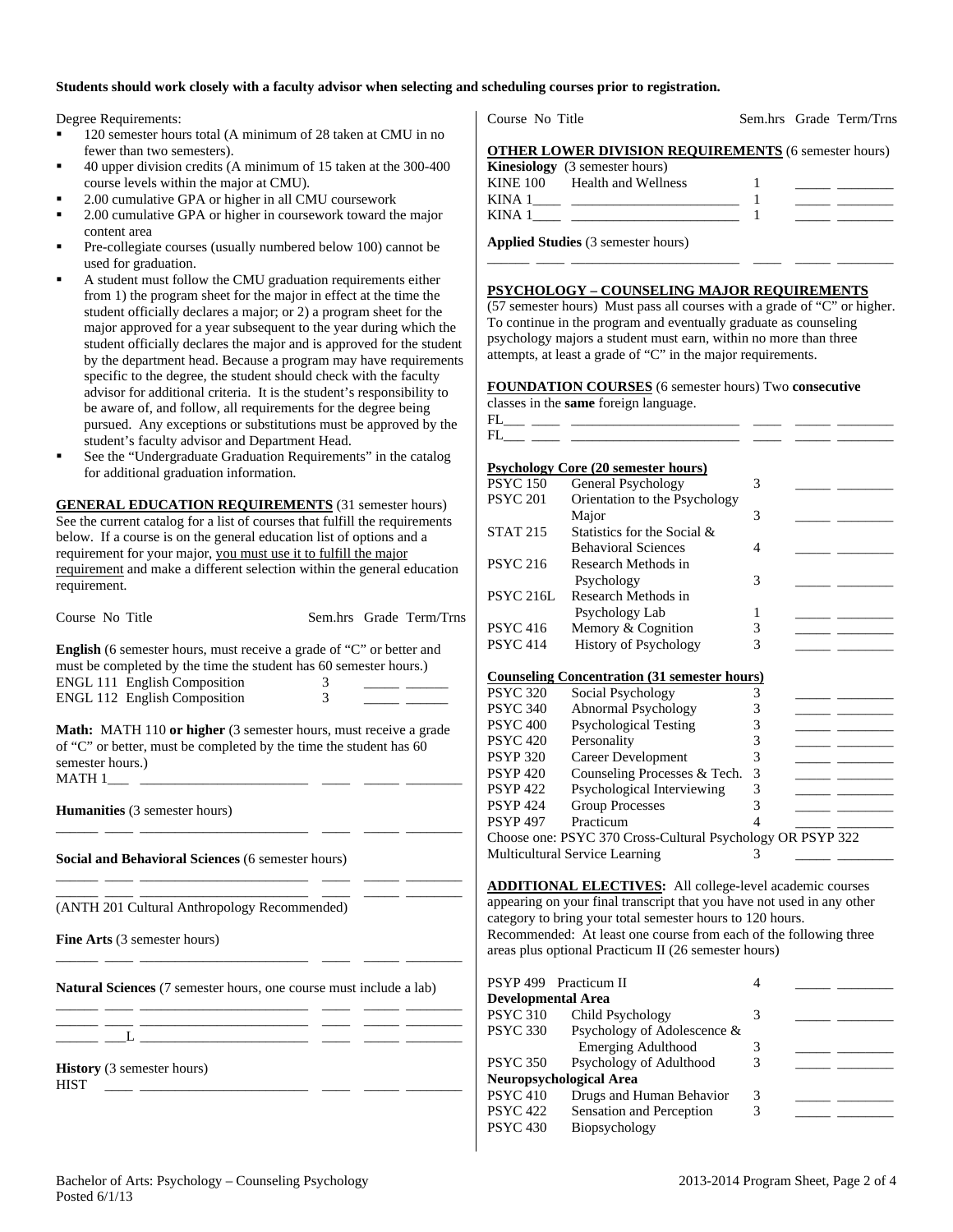| Course No                 | Title                             |   | Sem.hrs Grade Term/Trns | Course No | Title                                                                     | Sem.hrs Grade Term/Trns |
|---------------------------|-----------------------------------|---|-------------------------|-----------|---------------------------------------------------------------------------|-------------------------|
| <b>Topical Area</b>       |                                   |   |                         |           |                                                                           |                         |
| <b>PSYC 300</b>           | <b>Health Psychology</b>          |   |                         |           | Electives (All college level courses appearing on your final transcript,  |                         |
| <b>PSYC 314</b>           | Psychology of Learning            |   |                         |           | not listed above that will bring your total semester hours to 120 hours.) |                         |
| <b>PSYC 325</b>           | <b>Environmental Psychology</b>   |   |                         |           |                                                                           |                         |
| <b>PSYC 335</b>           | Psychology of Women               |   |                         |           |                                                                           |                         |
| <b>PSYC 380</b>           | <b>Comparative Psychology</b>     |   |                         |           |                                                                           |                         |
| PSYC 396/496 Topics (1-3) |                                   |   |                         |           |                                                                           |                         |
| <b>PSYC 401</b>           | Sport Psychology                  |   |                         |           |                                                                           |                         |
| <b>PSYC 411</b>           | Human Sexuality                   |   |                         |           |                                                                           |                         |
| <b>PSYC 412</b>           | Industrial & Organizational       |   |                         |           |                                                                           |                         |
|                           | Psychology                        |   |                         |           |                                                                           |                         |
| <b>PSYC 425</b>           | Forensic Psychology               |   |                         |           |                                                                           |                         |
| <b>PSYC 435</b>           | <b>Advanced Social Psychology</b> |   |                         |           |                                                                           |                         |
| <b>PSYP 305</b>           | Applied Suicide Intervention      | 3 |                         |           |                                                                           |                         |
| <b>PSYP 306</b>           | Applied Ethics                    |   |                         |           |                                                                           |                         |
| <b>PSYP410</b>            | Intro to Marriage & Family        |   |                         |           |                                                                           |                         |
|                           | Therapy                           |   |                         |           |                                                                           |                         |
| <b>SOCI 410</b>           | Death. Dying & Bereavement        |   |                         |           |                                                                           |                         |
| <b>SOCI 497</b>           | Structured Research (1-6)         |   |                         |           |                                                                           |                         |